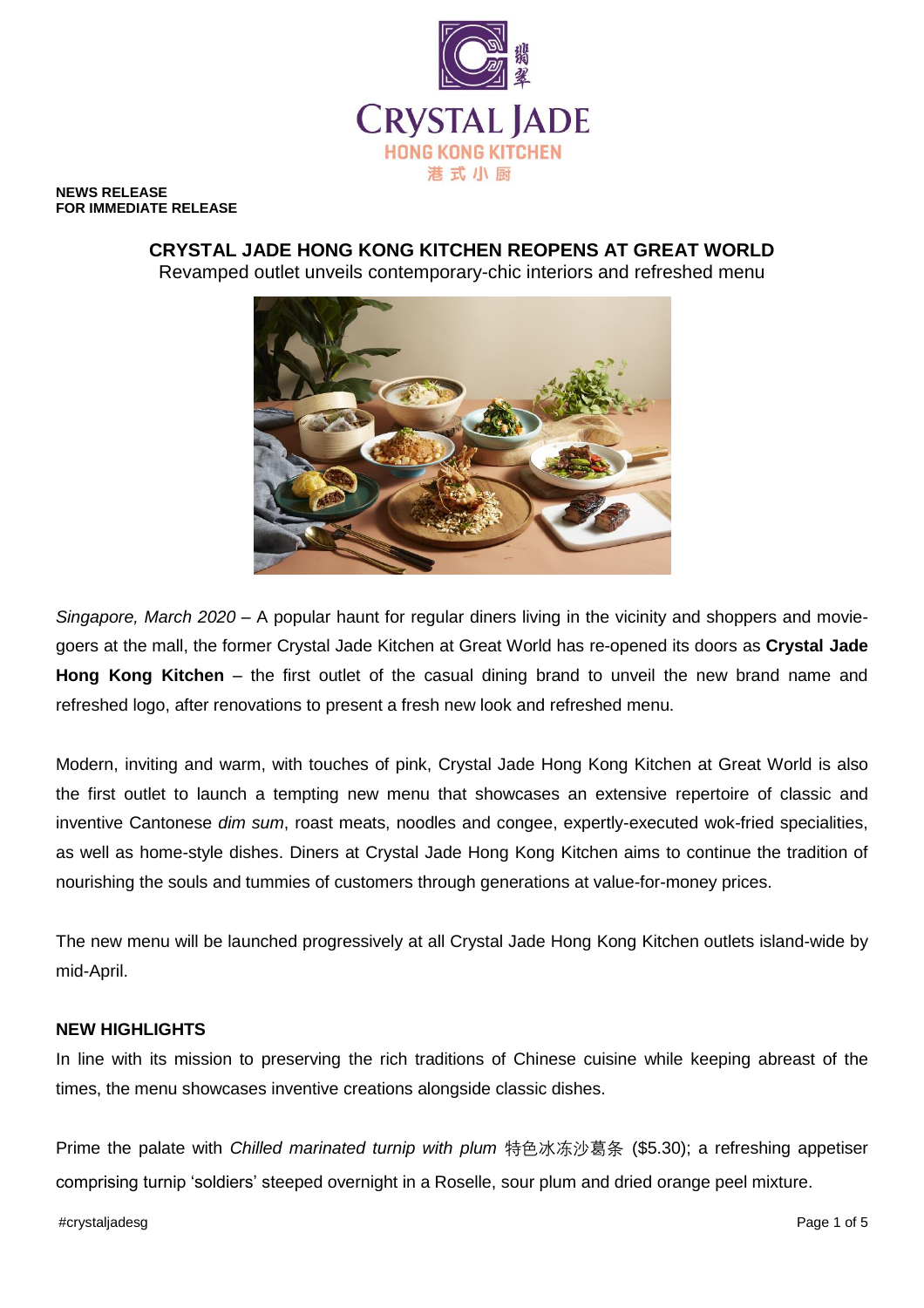

First picture: (Clockwise from top) *Deep-fried fish skin with salted egg yolk*, *Crispy white bait with salt and pepper*, *Chilled marinated turnip with plum* and *Deep-fried pumpkin with pork floss* Second picture: *Pan-fried pumpkin and yam cake*, Last picture: *Steamed prawn dumpling with stem chives*

Putting his spin on traditional dim sum, Chef Foo has introduced new moreish items the likes of *Steamed prawn dumpling with stem chives* 青龙菜鲜虾饺 (\$6.30 for 3 pcs) – the green chives imparting an earthy sweetness, and *Pan-fried pumpkin and yam cake* 金瓜芋丝夹 (\$5.30 for 3 pcs); crisp squares of alternating layers of yam strips and mashed pumpkin. Other tasty new picks include *Deep-fried marinated egg coated with prawn paste* 百花温泉蛋 (\$5.80) – a Scotch egg-inspired number, as well as *Deep-fried pumpkin with pork floss* 风味肉松金瓜片 (\$7.80); truly addictive!



Comforting and nourishing soups are a specialty of Crystal Jade Hong Kong Kitchen and two soothing options have been added to the list – *Double-boiled fish maw thick soup with Chanterelle mushroom and baby cabbage* 菜胆鸡油菌花 椒浓汤(\$18.80 per person, pictured left) and *Braised shredded seafood with superior thick soup* 黄焖一品海皇羮 (\$28.80 for 2-3 pax).

*Poached 'Long Hu' garoupa fillet 'Yunnan' ham in thick soup* 金华浓汤龙虎斑 球 (\$30.80) is a silky and milky-white pork bone soup rendered after six hours of simmering. Fortified with Yunnan ham, as well as other ingredients such as *enoki* mushrooms, black fungus, bamboo pith, ginger, garlic and wolfberries, this robust soup is perfect for poaching slices of 'Long Hu' garoupa fillet which imparts a sweet *umami* flavour.

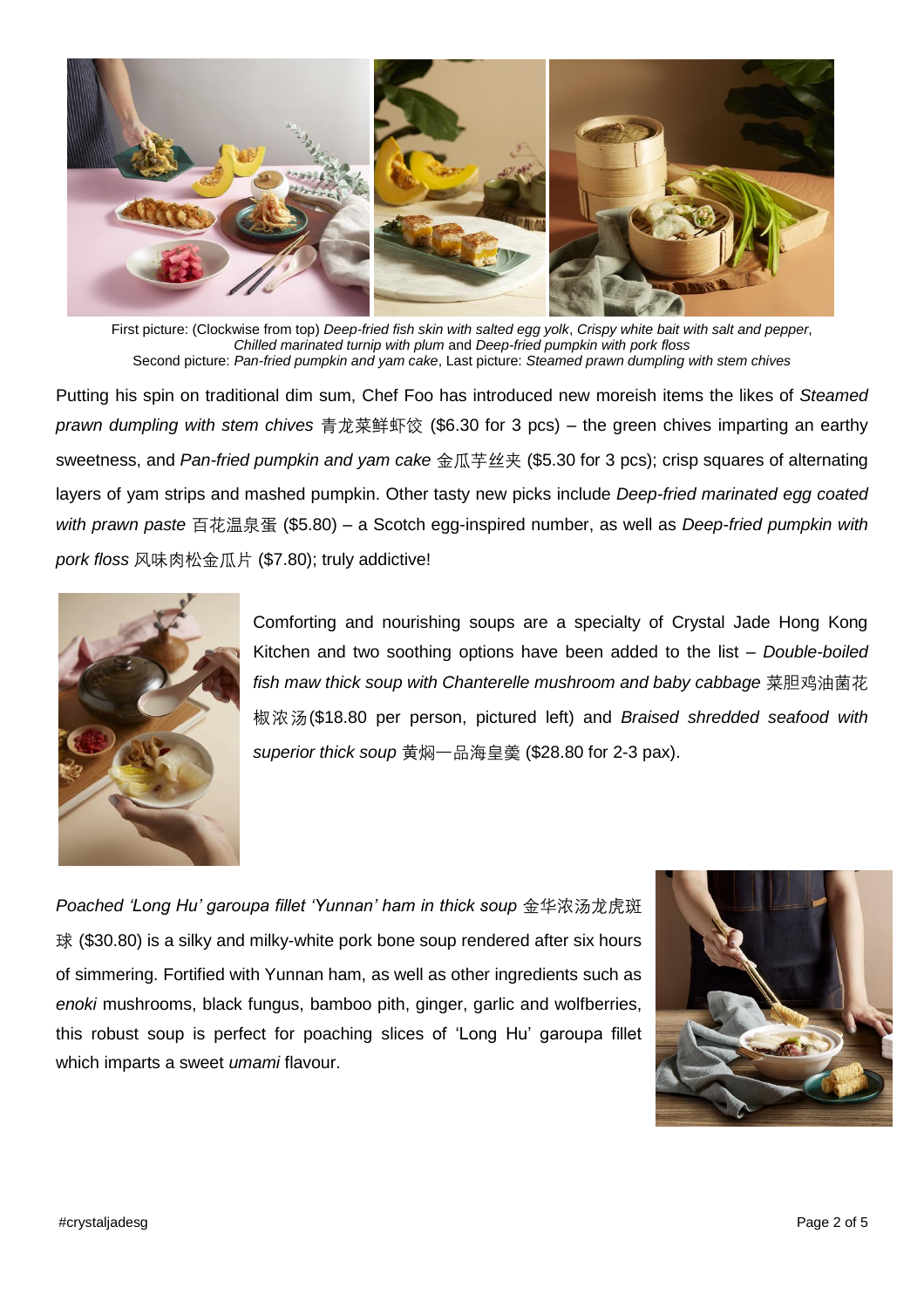

*Sautéed Chinese spinach with prawn paste and fish roe* and *Crisp-fried homemade organic tofu with preserved vegetables and prawn*

*Crisp-fried homemade organic tofu with preserved vegetables and prawn* 脆菜莆双虾自制豆腐(\$16.80) presents delicate homemade tofu; made with organic soy milk and eggs, deep-fried and crowned with a flavourful stir-fry of fresh prawns, 'chai poh' or salted radish, and dried shrimp. An unassuming stir-fried vegetable dish is elevated with the addition of homemade prawn paste and fish roe in *Sautéed Chinese spinach with prawn paste and fish roe* 鱼子虾生炒苋菜苗 (\$16.80).



*Abalone chicken congee with conpoy* and *Live prawn congee with salted egg served in claypot* 

The latest addition to the current range of Cantonese style-congee are two options ideal for sharing among two to three diners; *Live prawn congee with salted egg served in claypot* 咸蛋生虾滚粥 (\$23.80 for 2-3 pax) and *Abalone and shredded kampung chicken with conpoy congee served in claypot* 鲍鱼瑶柱滑鸡粥 (\$28.80 for 2-3 pax) are both brimming with the wholesome goodness of quality ingredients in Crystal Jade's velvety-smooth porridge.



To complement the new highlights on the refreshed menu, Chef Foo has also introduced two 'fragrant rice' options; *Pork lardon rice* 猪油渣拌饭 (\$2.80 per person) with crispy bits of lard and *Scallion ginger rice* 姜葱油拌饭 (\$2.80 per person) – white rice crowned with an aromatic fried chopped ginger and spring onion mixture both taste good even on its own.

Clockwise from top: Ginger scallion rice, Brown rice, Pork Lardon rice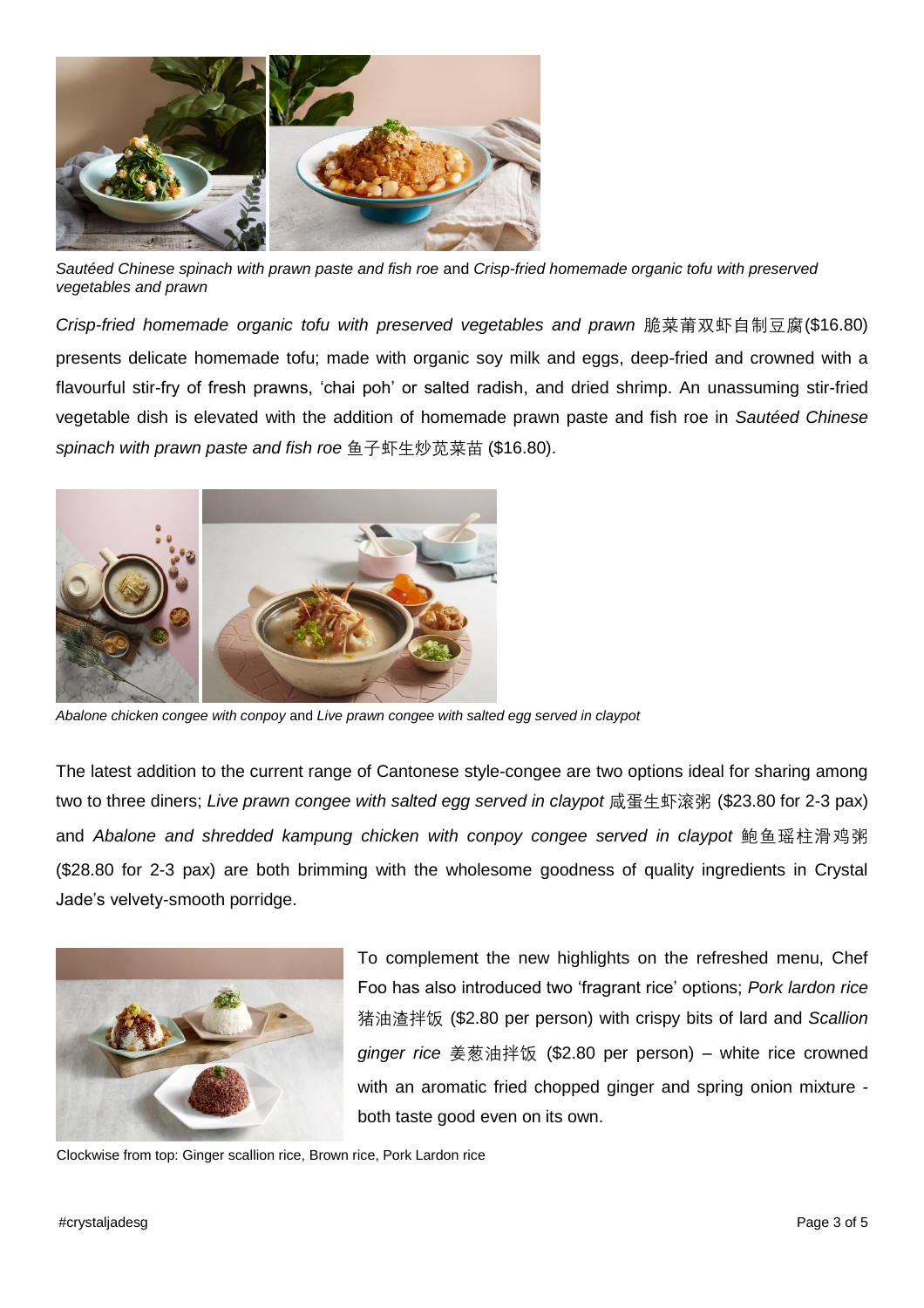

Customers can savour the best of both chilled and hot desserts at Crystal Jade Hong Kong Kitchen. *Roselle osmanthus cake* 洛神花桂花糕 (\$3.80 for 3 pcs) is a cooling treat with berry notes imparted by the addition of Roselle, while *Trio Crystal dumpling in ginger soup* 黑糖姜茶三色汤圆 (\$4.80 per person) is a comforting sweet broth marked by the spicy notes of ginger complemented with three bouncy crystal skin dumplings with purple sweet potato, peanut and black sesame fillings.

Clockwise from top: *Herbal jelly*, *Mango puree with pomelo and sago*, *Roselle Osmanthus cake*, *Chilled double-boiled Chinese pear with Chuan Bei*, *Trio Crystal Dumpling in ginger soup*

# **FRESHLY-BAKED HONG KONG PASTRES**

Exclusive to the Great World outlet is a retail selection of tempting Hong Kong pastries that are available for takeaway. These range from *Classic egg tart* 港式蛋挞 (\$1.80, \$5, \$9.20 for 1, 3 & 6 pieces) and savoury *Baked chicken mushroom pie* 蘑菇鸡派 (\$2.10, \$6, \$11.40 for 1, 3 & 6 pieces) to a novel *Hokkaido milk tart*  北海道鲜奶挞 (\$1.90, \$5.20, \$9.60 for 1, 3 & 6 pieces) as well as the traditional and slowly-vanishing treat of *Sha Qi Ma* 萨骑马 (\$1.50, \$8.40 for 1 & 6 pieces) – a crisp square of fried dough pieces bound together with maltose and sugar syrup.

*Note to editors:* 

- *All prices are subject to 10% service charge and prevailing GST.*
- *High-res images of Crystal Jade Hong Kong Kitchen dishes and Great World outlet interiors are available upon request via email.*

## **ABOUT CRYSTAL JADE GROUP**

Founded in 1991, Crystal Jade is an awarded Chinese culinary group with MICHELIN one star for three consecutive years, since its inaugural edition, and multiple MICHELIN Bib Gourmand awards (Hong Kong & Shanghai). Committed to preserving the rich traditions of Chinese cuisine, the group's portfolio of specialty dining concepts range from fine dining and casual dining restaurants to quick-service outlets and bakeries.

To date, the award-winning group owns and operates over 100 outlets across 30 major cities in Asia Pacific.

## **FACT SHEET – CRYSTAL JADE HONG KONG KITCHEN GREAT WORLD**

| January 2020<br>1 Kim Seng Promenade, #03-127, Singapore 237994 |
|-----------------------------------------------------------------|
| 6738 2911                                                       |
| 11am $-$ 10pm (Mon to Sat), 10am $-$ 10pm (Sun & PH)            |
| 3495 sq ft                                                      |
| $127$ pax                                                       |
| Cash / NETS / Mastercard / Visa / AMEX                          |
| www.crystaljade.com/hongkongkitchen                             |
| #crystaljadesg                                                  |
|                                                                 |